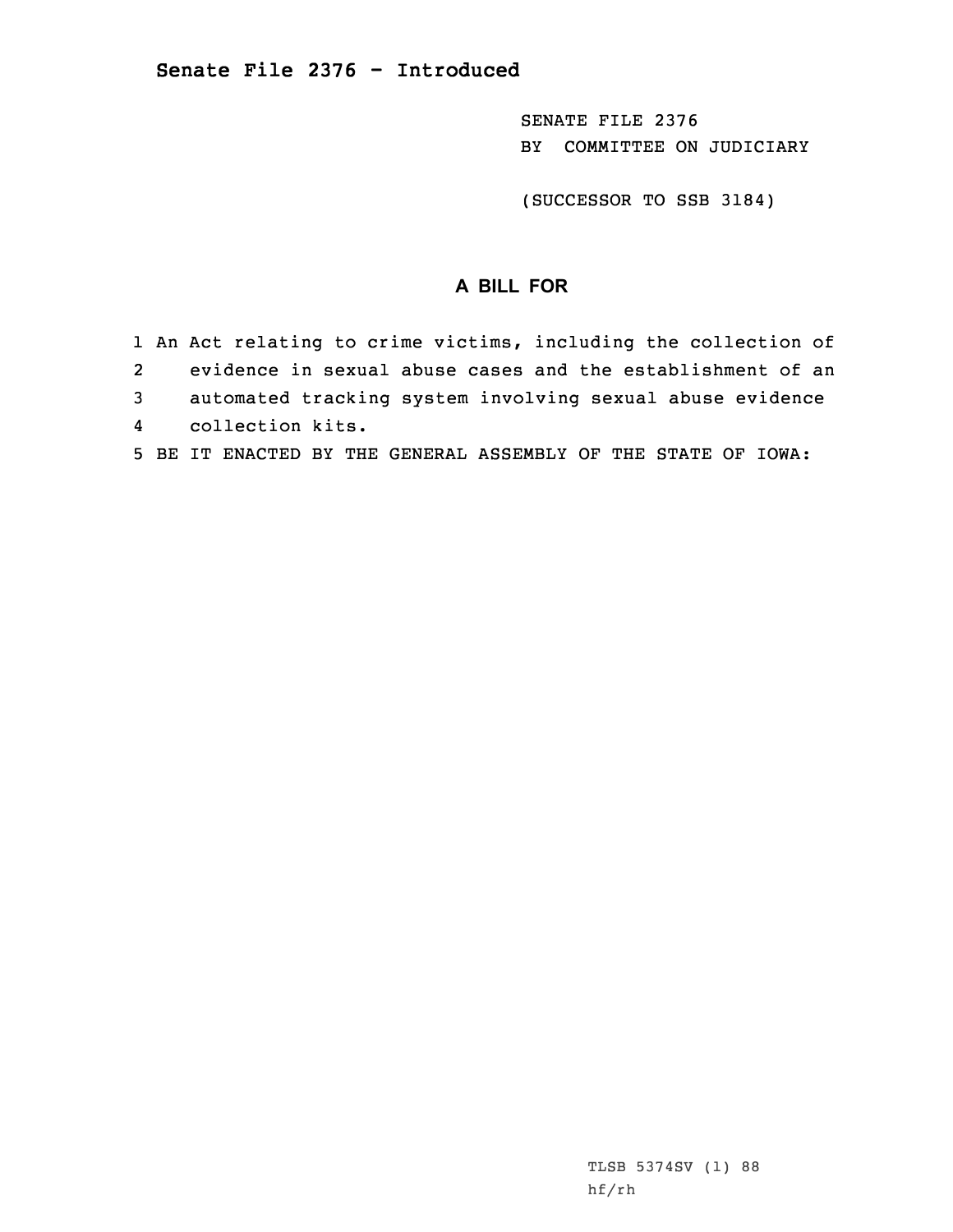1 Section 1. Section 13.31, Code 2020, is amended by adding 2 the following new subsection:

 NEW SUBSECTION. 8. Establish and administer the kit tracking system established pursuant to section 915.53 for tracking the location and status of sexual abuse evidence collection kits.

Sec. 2. Section 709.10, Code 2020, is amended by striking 8 the section and inserting in lieu thereof the following:

9 **709.10 Sexual abuse —— evidence.**

10 1. As used in this section:

11 *a. "Forensic medical examination"* means <sup>a</sup> sexual abuse 12 examination by <sup>a</sup> health care provider for the purpose of 13 gathering and preserving evidence of sexual abuse.

14 *b. "Kit"* means <sup>a</sup> sexual abuse evidence collection kit that 15 includes <sup>a</sup> human biological specimen collected by <sup>a</sup> health care 16 provider during <sup>a</sup> forensic medical examination.

<sup>17</sup> *c. "Kit tracking system"* means the automated sexual abuse 18 evidence collection kit tracking system established pursuant 19 to section 915.53.

<sup>20</sup> *d. "Laboratory"* means the state criminalistics laboratory or 21 similar qualified laboratory.

22 *e. "Law enforcement agency"* means any governmental agency that investigates persons suspected of or charged with <sup>a</sup> sex abuse crime. *"Law enforcement agency"* also includes any governmental agency that collects, stores, processes, transmits, or disseminates analysis of evidence collected in connection with <sup>a</sup> sexual abuse related crime.

 2. The state criminalistics laboratory or its designee shall enter information relating to new, unused kits into the kit tracking system within five business days upon receipt of <sup>a</sup> kit. The state criminalistics laboratory or its designee shall provide <sup>a</sup> health care provider with <sup>a</sup> new, unused kit upon request and shall document dissemination of each kit to <sup>a</sup> health care provider in the kit tracking system within forty-eight hours of dissemination to the health care provider.

-1-

LSB 5374SV (1) 88  $h f / rh$  1/10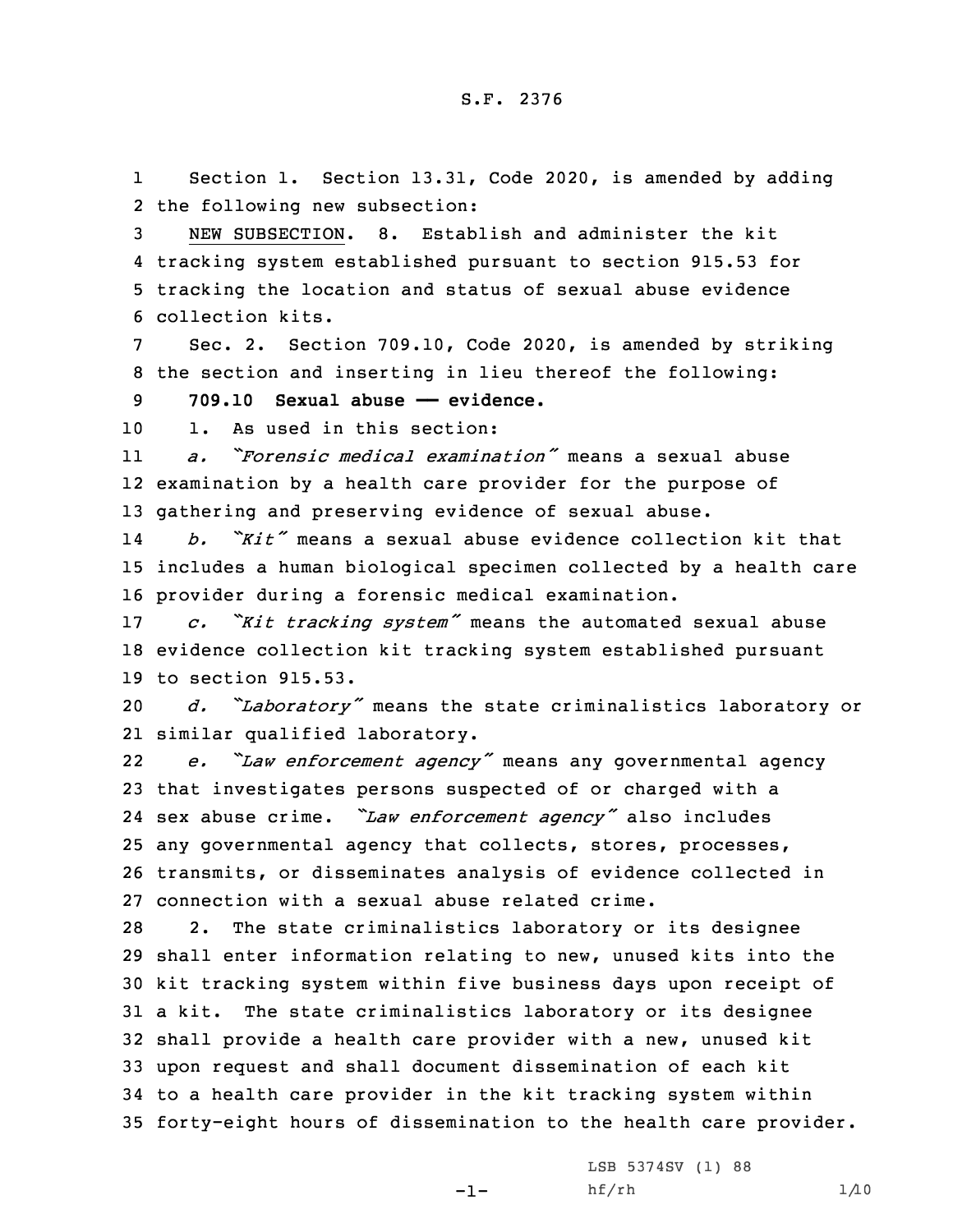1 3. <sup>A</sup> health care provider shall enter information relating 2 to each new kit into the kit tracking system within forty-eight 3 hours of receipt of the kit.

4 4. When <sup>a</sup> reported victim of sexual abuse consents to undergo <sup>a</sup> forensic medical examination and to having the evidence from the examination preserved, the health care provider conducting the forensic medical examination shall utilize <sup>a</sup> kit. The health care provider conducting the forensic medical examination shall contact the law enforcement agency under whose jurisdiction the sexual abuse offense occurred within forty-eight hours after the evidence was collected from <sup>a</sup> victim to notify the law enforcement agency to collect and store the kit. The health care provider shall document which law enforcement agency the kit is transferred to in the kit tracking system within forty-eight hours of collection of the evidence.

 5. The law enforcement agency collecting the evidence shall obtain the kit from <sup>a</sup> health care provider and properly store the kit to ensure the chain of custody is complete and sufficient. The law enforcement agency shall document receipt of the kit from the health care provider in the kit tracking system within forty-eight hours of obtaining the kit.

 6. The law enforcement agency shall store the kit in <sup>a</sup> clean, dry location for <sup>a</sup> minimum of fifteen years, or in the case of <sup>a</sup> minor victim for <sup>a</sup> minimum of fifteen years after the minor reaches the age of majority, even if the reported victim of sexual abuse has not filed <sup>a</sup> criminal complaint.

 7. Prior to the disposal of <sup>a</sup> kit by <sup>a</sup> law enforcement agency, the law enforcement agency shall notify the reported victim of the intended date of disposal of the kit, the reason for disposal of the kit, and the options that remain available for retention and analysis of the kit, if any. The law enforcement agency shall obtain written approval from the appropriate county attorney and retain that approval in the victim's case file prior to disposal. Any kit disposed of

 $-2-$ 

LSB 5374SV (1) 88  $hf/rh$  2/10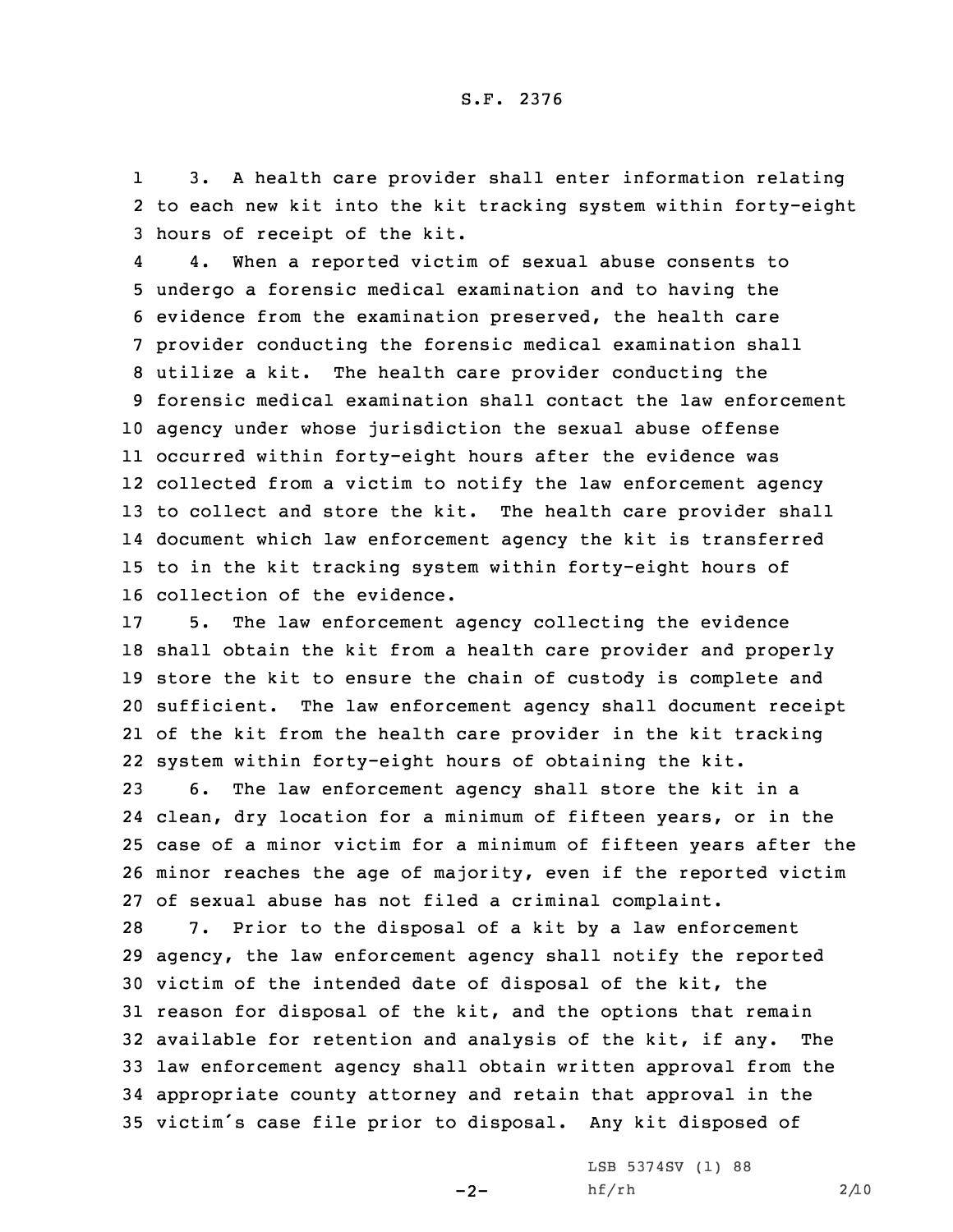1 shall be documented by <sup>a</sup> law enforcement agency in the kit 2 tracking system within forty-eight hours of disposal.

 8. The law enforcement agency transferring <sup>a</sup> kit to <sup>a</sup> laboratory for analysis shall document the transfer of the kit in the kit tracking system within forty-eight hours of transferring the kit.

7 9. The laboratory shall document receipt of the kit in the 8 kit tracking system within forty-eight hours of receiving the 9 kit.

 10. When an analysis of the evidence collected from <sup>a</sup> victim's forensic medical examination is complete, the laboratory shall enter the results of the analysis into the kit tracking system and return the kit to the appropriate law enforcement agency. The laboratory shall document the transfer of the kit in the kit tracking system to the law enforcement agency within forty-eight hours of the transfer. The law enforcement agency shall document receipt of the kit within forty-eight hours of receipt and shall store the kit in accordance with this section.

 11. *a.* <sup>A</sup> health care provider shall provide <sup>a</sup> victim of sexual abuse with <sup>a</sup> consent form created by the department of justice prior to <sup>a</sup> forensic medical examination. The consent form shall include information allowing the victim to document the victim's consent or refusal to the collection and storage of the evidence collected from the victim's forensic medical examination, to release such evidence to <sup>a</sup> laboratory for analysis, and to make <sup>a</sup> report to law enforcement. The consent form shall also include information that the victim is not required to participate in the criminal justice system; to participate in an interview with law enforcement; to undergo <sup>a</sup> forensic medical examination; or to allow an analysis of the evidence collected; that the victim may withdraw consent for the collection of the victim's evidence or an analysis of the evidence at any time; and that if the victim does not initially consent to make <sup>a</sup> report to <sup>a</sup> law enforcement agency or to

 $-3-$ 

LSB 5374SV (1) 88  $h f / rh$  3/10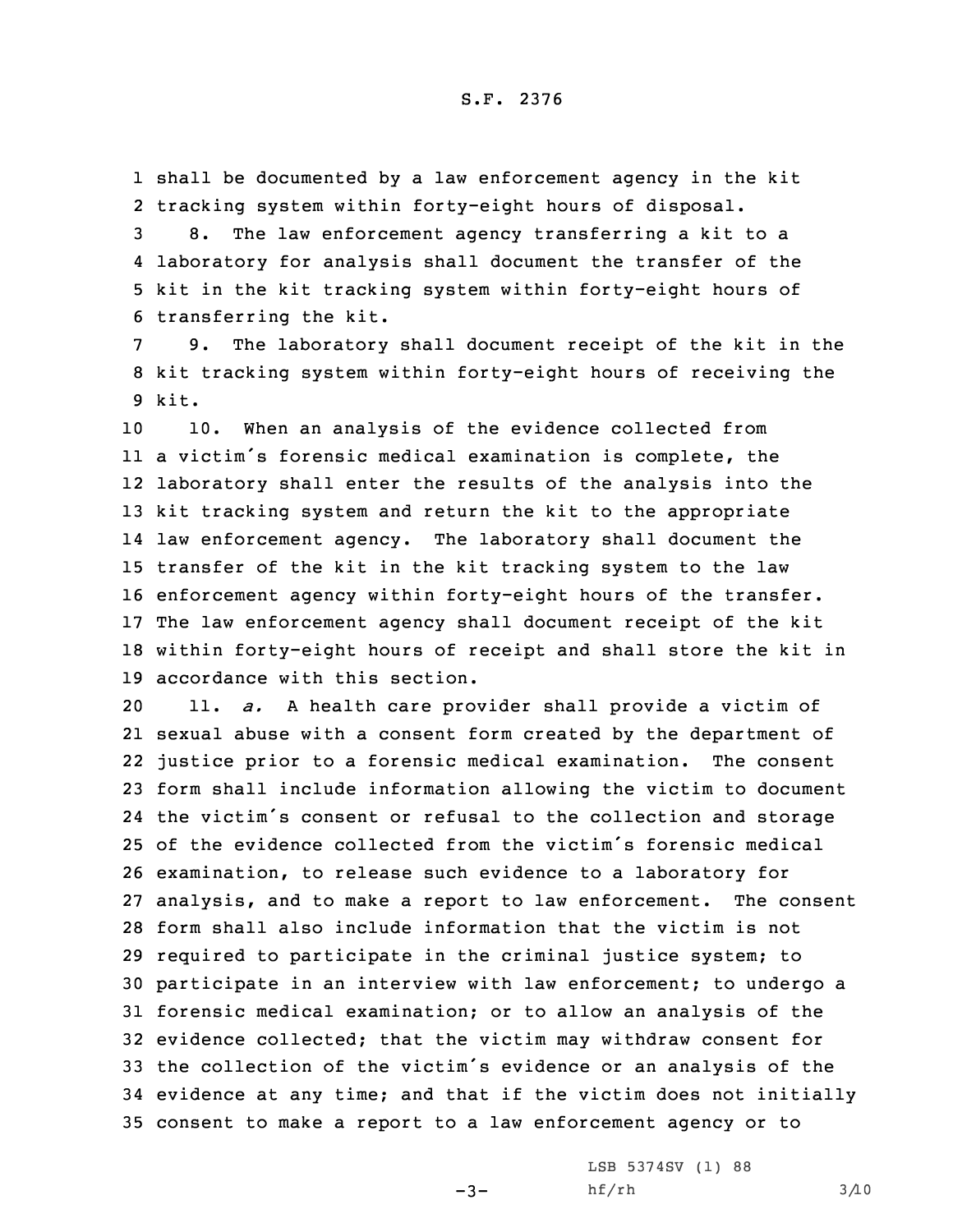S.F. 2376

1 allow an analysis of the evidence collected, the victim may choose to provide <sup>a</sup> report to <sup>a</sup> law enforcement agency or may consent to an analysis of the evidence at any time within the required kit retention period specified in subsection 6.

5 *b.* The consent form shall provide notice to the victim of <sup>6</sup> the victim's statutory rights pursuant to section 709.22.

<sup>7</sup> *c.* <sup>A</sup> copy of the victim's consent form shall be maintained <sup>8</sup> by the health care provider in the victim's records and in the 9 kit with the evidence collected.

10 *d.* <sup>A</sup> copy of the consent form shall be provided to the 11 victim.

12 *e.* A copy of the consent form shall accompany the health care provider's billing statement for the health care provider's exam fee submitted to the crime victim assistance division of the department of justice. The health care provider shall submit <sup>a</sup> copy of the consent form to the crime victim assistance division of the department of justice even if there are no charges associated with the health care provider's examination.

 12. The rights of <sup>a</sup> victim pursuant to chapter 915 attach when the victim consents to participate in an interview with law enforcement, to <sup>a</sup> forensic medical examination, and to allow an analysis of the evidence collected.

24 13. If <sup>a</sup> reported victim does not want the victim's name recorded on the kit, the kit shall be deemed an anonymous kit and <sup>a</sup> case number or the number assigned to the kit by the kit tracking system shall be used in place of the name of the reported victim and entered into the kit tracking system by the health care provider within forty-eight hours of receipt of the kit. An anonymous kit shall not be submitted for analysis until <sup>a</sup> victim has provided law enforcement with <sup>a</sup> criminal report and has consented to an analysis of the evidence collected from the victim's forensic medical examination. 14. <sup>A</sup> victim who initially chooses not to participate in an interview with <sup>a</sup> law enforcement agency may, at any point

 $-4-$ 

LSB 5374SV (1) 88  $h f / rh$  4/10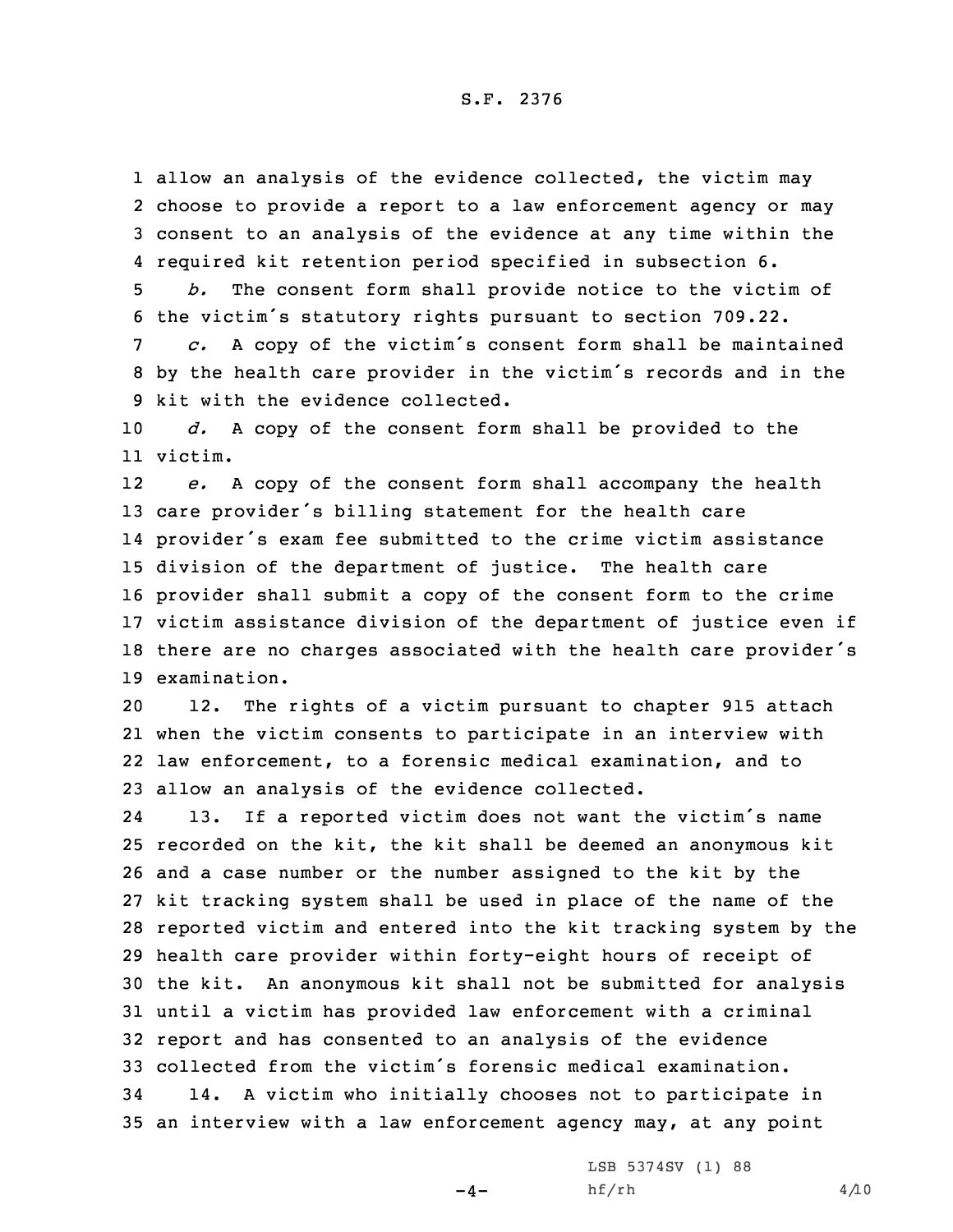## S.F. 2376

 during the time period provided in subsection 6, contact the law enforcement agency to agree to an interview with the law enforcement agency and to consent to an analysis of the evidence collected from the victim's forensic medical examination.

 15. <sup>A</sup> victim who decides to participate in the investigation of <sup>a</sup> reported sexual abuse or in <sup>a</sup> forensic medical examination may choose to cease participation at any time and shall not be compelled to continue participating in the investigation or <sup>a</sup> forensic medical examination. If the analysis of the evidence collected from <sup>a</sup> victim's forensic medical examination indicates <sup>a</sup> connection with another reported sexual abuse offense, the victim shall not be compelled to participate in the criminal or civil proceedings of the related case. Sec. 3. Section 915.11, Code 2020, is amended to read as 16 follows:

 **915.11 Initial notification Notifications by law enforcement.** 18 1. A local police department or county sheriff's department shall advise <sup>a</sup> victim of the right to register with the county attorney, and shall provide <sup>a</sup> request-for-registration form to each victim. <sup>A</sup> local police department or county sheriff's department shall provide <sup>a</sup> telephone number and internet site to each victim to register with the automated victim notification system established pursuant to section [915.10A](https://www.legis.iowa.gov/docs/code/2020/915.10A.pdf). 2. *a.* If <sup>a</sup> victim of <sup>a</sup> reported sexual abuse requests the results of an analysis of the evidence collected from the victim's forensic medical examination pursuant to section 709.10 and such analysis was completed, <sup>a</sup> local police department or county sheriff's department shall inform the victim of the results, including whether the analysis produced <sup>a</sup> DNA profile as defined in section 81.1 or <sup>a</sup> DNA match, either to the named alleged perpetrator of the sexual abuse or to <sup>a</sup> suspect already in the DNA database. *b.* Prior to the disposal of <sup>a</sup> kit by <sup>a</sup> law enforcement

35 agency, the law enforcement agency shall notify the reported

 $-5-$ 

LSB 5374SV (1) 88  $h f / rh$  5/10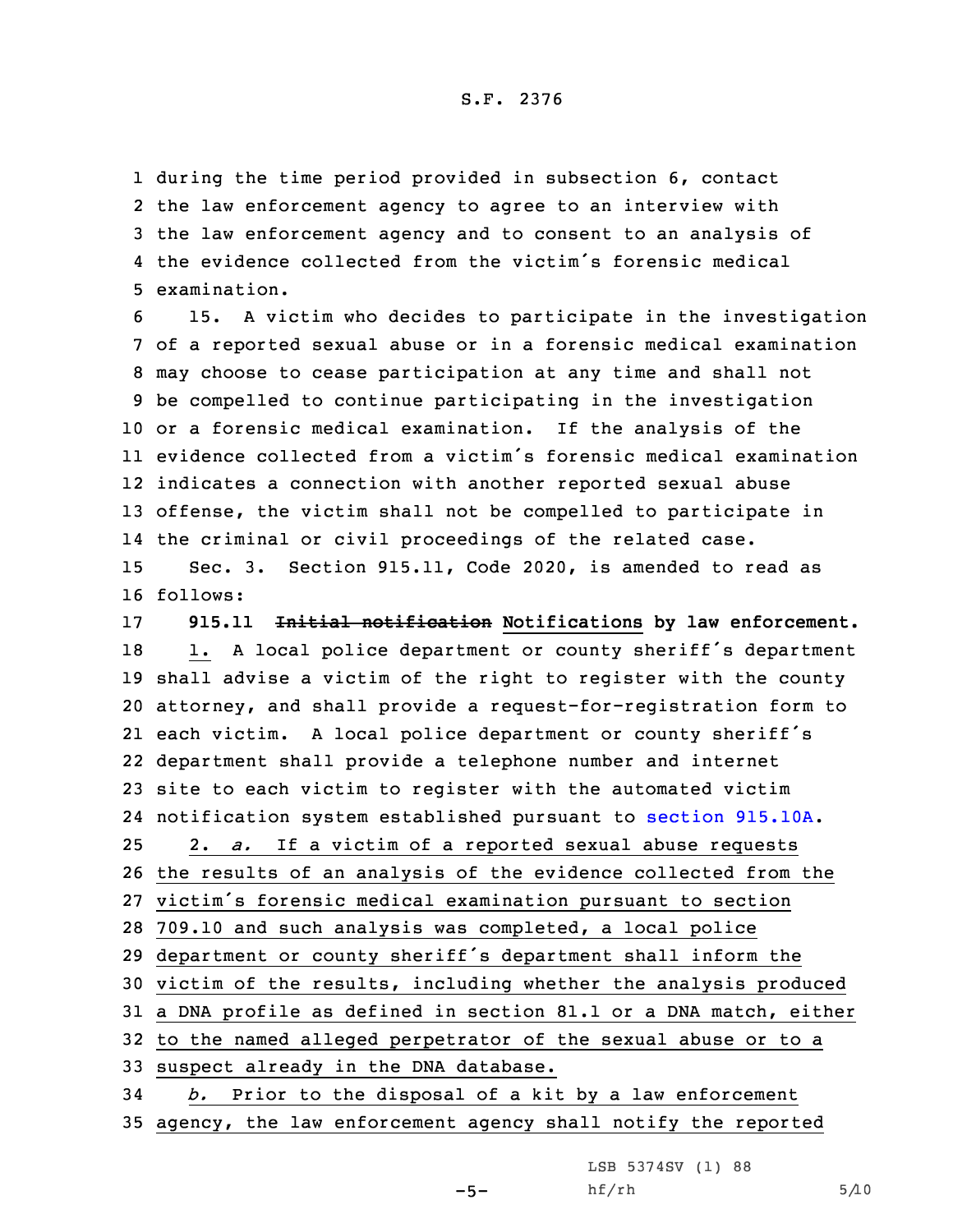## S.F. 2376

 victim of the intended date of disposal of the kit, the reason for disposal of the kit, and the options that remain available for retention and analysis of the kit, if any. For purposes of this paragraph, *"kit"* means the same as defined in section 5 915.53. Sec. 4. Section 915.41, Code 2020, is amended to read as 7 follows: **915.41 Medical examination costs.** 1. The cost of <sup>a</sup> medical examination of <sup>a</sup> victim for the purpose of gathering evidence and the cost of treatment of <sup>a</sup> victim for the purpose of preventing venereal disease shall be paid from the fund established in [section](https://www.legis.iowa.gov/docs/code/2020/915.94.pdf) 915.94. 2. If <sup>a</sup> sexual abuse evidence collection kit is collected pursuant to section 709.10, payment for the health care provider's fee and the laboratory fee, if any, shall not be made until the department of justice verifies that the status of the sexual abuse evidence collection kit has been updated by the health care provider utilizing the kit tracking system established pursuant to section 915.53. Sec. 5. Section 915.52, Code 2020, is amended by adding the following new subsection: 22 NEW SUBSECTION. 4A. An office, agency, or department may satisfy <sup>a</sup> notification obligation to registered victims required by this subchapter through participation in the kit tracking system established pursuant to section 915.53 to the extent information is available for dissemination through the kit tracking system. This section shall not relieve <sup>a</sup> notification obligation under this subchapter due to the unavailability of information for dissemination through the kit tracking system.

31 Sec. 6. NEW SECTION. **915.53 Automated tracking system ——** 32 **sexual abuse evidence collection kits.**

-6-

33 1. As used in this section:

34 *a. "Forensic medical examination"* means <sup>a</sup> sexual abuse 35 examination by <sup>a</sup> health care provider for the purpose of

> LSB 5374SV (1) 88  $h f / rh$  6/10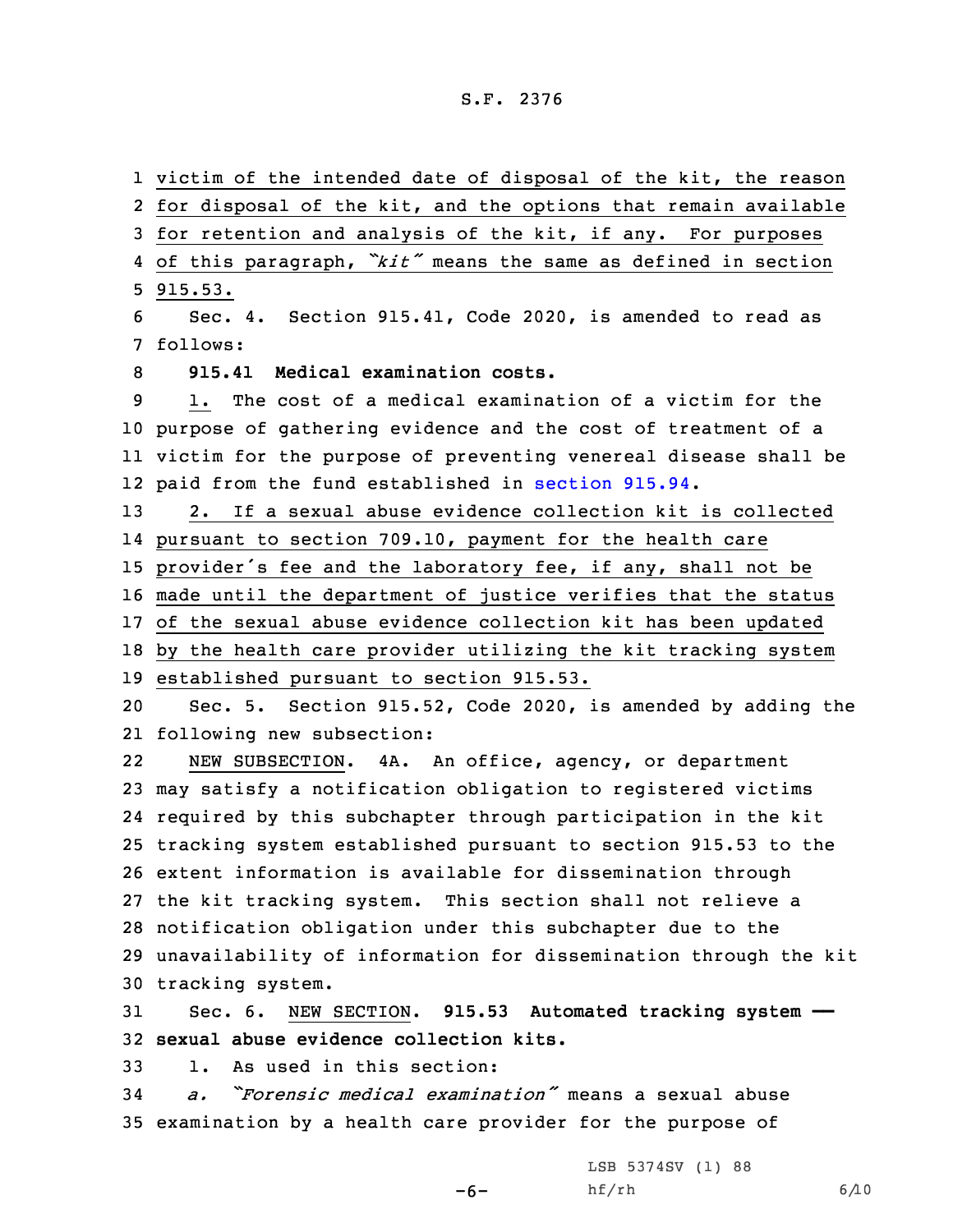1 gathering and preserving evidence of sexual abuse.

2 *b. "Kit"* means <sup>a</sup> sexual abuse evidence collection kit that 3 includes <sup>a</sup> human biological specimen collected by <sup>a</sup> health care 4 provider during <sup>a</sup> forensic medical examination.

<sup>5</sup> *c. "Kit tracking system"* means the automated sexual abuse 6 evidence collection kit tracking system established pursuant 7 to section 915.53.

<sup>8</sup> *d. "Laboratory"* means the state criminalistics laboratory or 9 similar qualified laboratory.

 2. The department of justice shall establish an automated sexual abuse evidence collection kit tracking system within the crime victim assistance division of the department of justice to assist public officials in tracking and reporting the location and status of sexual abuse evidence collection kits. 3. The kit tracking system shall have the ability to do all of the following:

 *a.* Track the location of <sup>a</sup> kit, including the initial dissemination of <sup>a</sup> kit to <sup>a</sup> health care provider by the state criminalistics laboratory or its designee, the collection of evidence collected by <sup>a</sup> health care provider from <sup>a</sup> victim's forensic medical examination, the receipt and storage of the kit by <sup>a</sup> law enforcement agency, the receipt and analysis of the kit by <sup>a</sup> laboratory, the storage of the kit after analysis, and the disposal of the kit.

 *b.* Allow <sup>a</sup> health care provider performing <sup>a</sup> forensic medical examination, <sup>a</sup> law enforcement agency, <sup>a</sup> county attorney, <sup>a</sup> laboratory, and other entities with custody of <sup>a</sup> sexual abuse evidence collection kit to update and track the status and location of a kit.

30 *c.* Allow <sup>a</sup> victim of sexual abuse to anonymously track 31 the status and location of <sup>a</sup> kit or to receive notifications 32 regarding the status of <sup>a</sup> kit.

33 *d.* Utilize an internet platform allowing for continuous 34 access to the kit tracking system.

35 4. <sup>A</sup> law enforcement agency shall participate in the kit

 $-7-$ 

LSB 5374SV (1) 88 hf/rh 7/10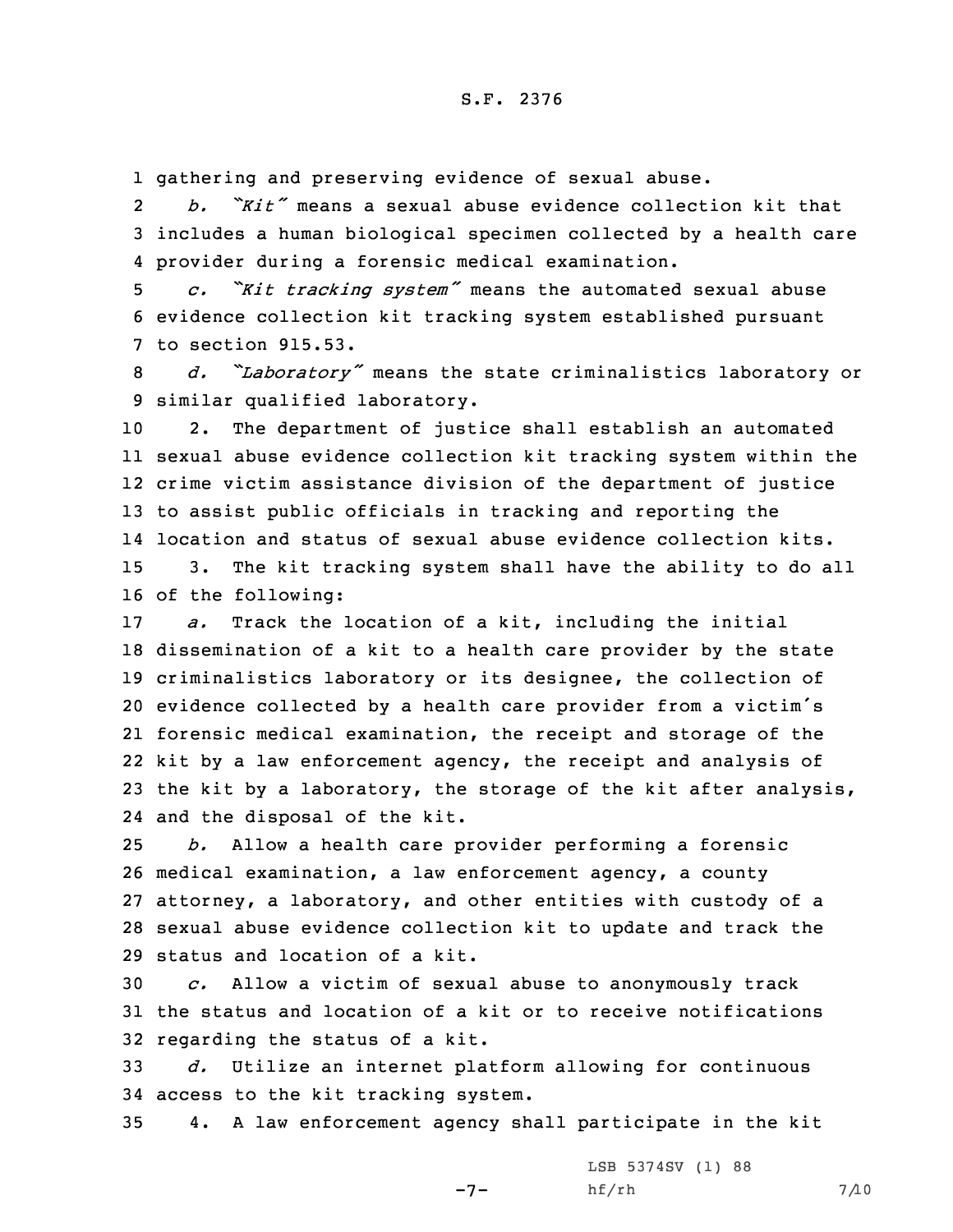1 tracking system according to the implementation schedule 2 established by the department of justice.

 5. <sup>A</sup> health care provider performing <sup>a</sup> forensic medical examination shall participate in the kit tracking system according to the implementation schedule established by the department of justice. <sup>A</sup> health care provider shall inform the victim of the number assigned to the kit.

8 6. The kit tracking system shall not contain any personally 9 identifying information about <sup>a</sup> victim of <sup>a</sup> reported sexual 10 abuse.

11 7. An office, agency, or department may satisfy <sup>a</sup> notification obligation to <sup>a</sup> victim as required by section 915.52 through participation in the kit tracking system to the extent information is available for dissemination through the kit tracking system. This section shall not relieve <sup>a</sup> notification obligation under this subchapter due to the unavailability of information for dissemination through the kit tracking system.

 8. Information contained in the kit tracking system shall not be subject to discovery in <sup>a</sup> criminal case resulting from <sup>a</sup> reported sexual abuse for which <sup>a</sup> kit has been collected and information about the kit is maintained in the kit tracking 23 system.

24 Sec. 7. Section 915.80, subsection 8, Code 2020, is amended 25 to read as follows:

 8. *"Survivor of <sup>a</sup> deceased victim"* means <sup>a</sup> survivor who, at the time of the crime, is <sup>a</sup> spouse, former spouse, child, foster child, parent, legal guardian, foster parent, stepparent, sibling, or foster sibling of <sup>a</sup> victim, or <sup>a</sup> person cohabiting with, or otherwise related by blood or affinity to, <sup>a</sup> victim, if the victim dies as <sup>a</sup> result of <sup>a</sup> crime, <sup>a</sup> good-faith effort to prevent the commission of <sup>a</sup> crime, or <sup>a</sup> good-faith effort to apprehend <sup>a</sup> person suspected of committing 34 <sup>a</sup> crime.

## 35 EXPLANATION

 $-8-$ 

LSB 5374SV (1) 88  $hf/rh$  8/10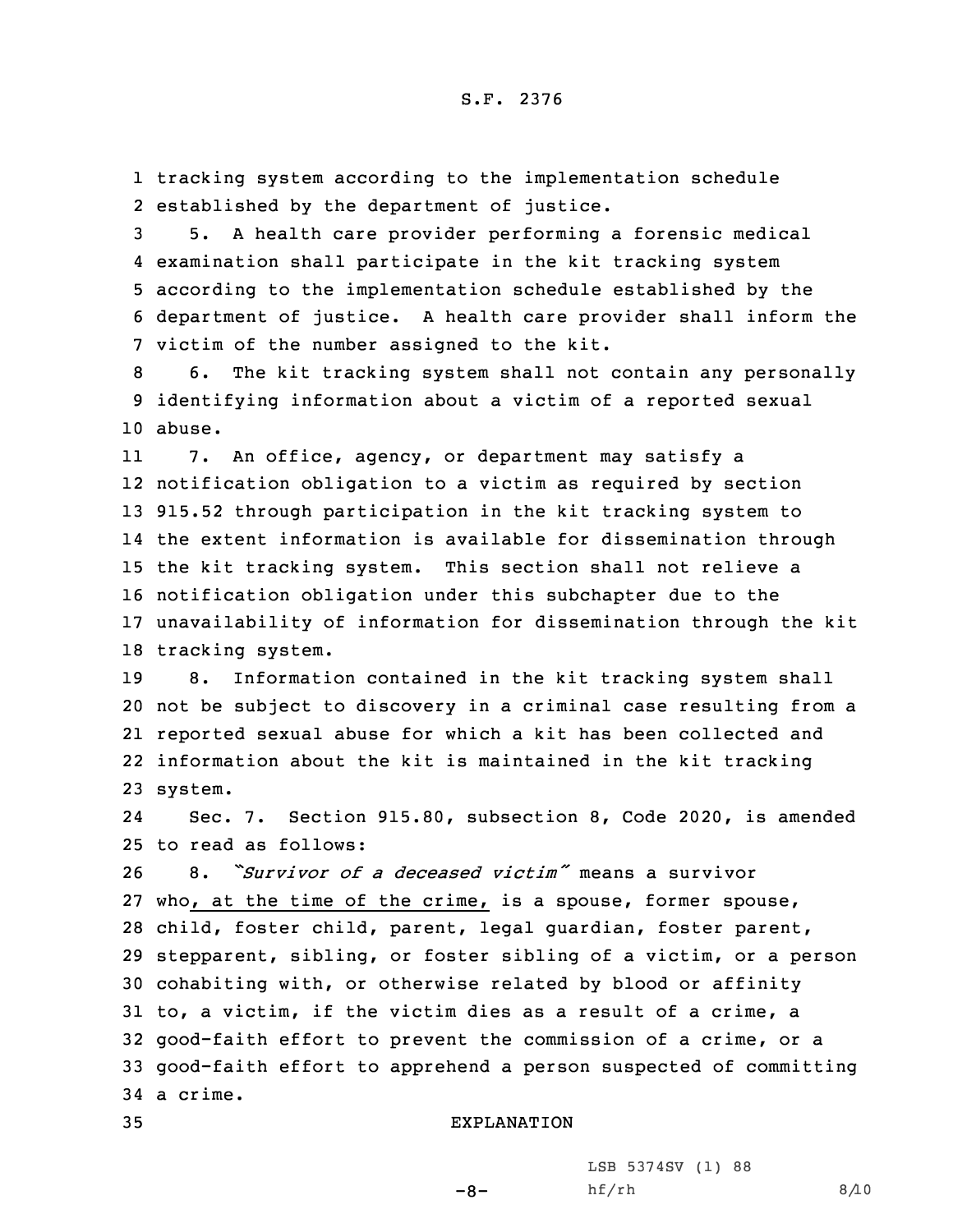12

 **The inclusion of this explanation does not constitute agreement with the explanation's substance by the members of the general assembly.**

 This bill relates to crime victims, including the collection of evidence in sexual abuse cases and the establishment of <sup>a</sup> tracking system involving sexual abuse evidence collection 6 kits.

 The bill establishes an automated sexual abuse evidence collection kit tracking system within the crime victim assistance division of the department of justice. The purpose of the kit tracking system is to allow victims, county attorneys, and entities with custody of <sup>a</sup> sexual abuse evidence collection kit (kit) to track the location and status of <sup>a</sup> kit. The bill requires the state criminalistics laboratory to provide health care providers with kits and requires health care providers conducting forensic medical examinations of victims of sexual abuse to utilize the kits. The bill requires health care providers, laboratories, and law enforcement agencies to document the location and status of <sup>a</sup> kit within <sup>a</sup> specific time period. The bill provides requirements for the storage and disposal of <sup>a</sup> kit including requiring victim notification prior to disposal of <sup>a</sup> kit. The bill outlines consent provisions for the victim regarding the collection and testing of evidence collected from <sup>a</sup> victim's forensic medical examination and participation with law enforcement. The bill provides that the kit tracking system shall not contain personally identifying information about <sup>a</sup> victim and provides procedures for <sup>a</sup> victim wishing to remain anonymous.

 The bill requires law enforcement to notify <sup>a</sup> victim of the results of the analysis of the evidence collected from the victim's forensic medical examination if the victim requests that information. Victims may anonymously track the status and location of <sup>a</sup> kit or receive notifications regarding the status of the kit. The bill provides that under the protective order victim notification system, an office, agency, or department may satisfy <sup>a</sup> notification obligation through participation in

 $-9-$ 

LSB 5374SV (1) 88 hf/rh 9/10